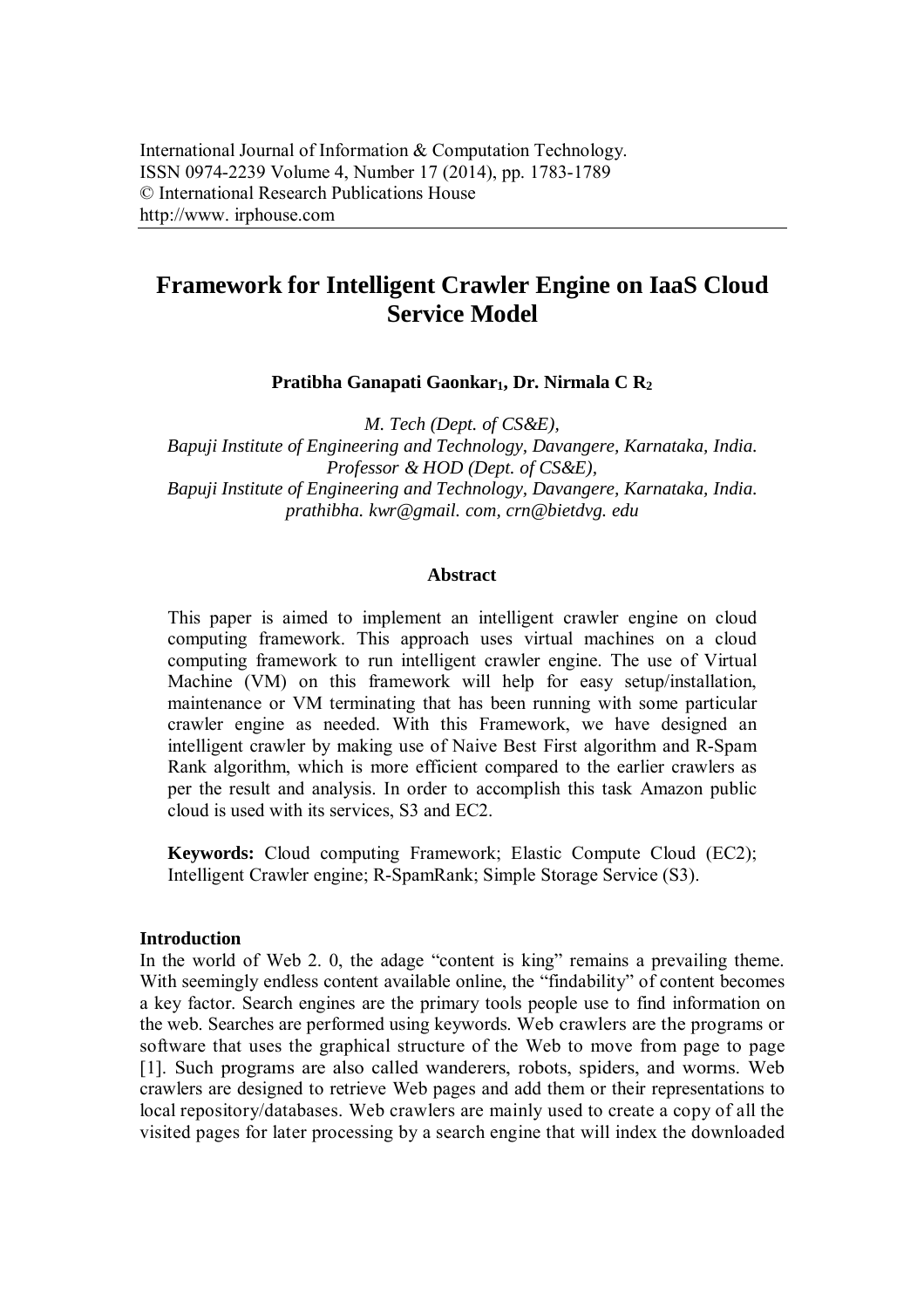pages that will help in fast searches. Web search engines work by storing information about many web pages, which they retrieve from the WWW itself.

A crawler for a large search engine has to address two issues. First, it has to have a good crawling strategy, i. e., a strategy for deciding which pages to download next. Second, it needs to have a highly optimized system architecture that can download a large number of pages per second while being robust against crashes, manageable, and considerate of resources and web servers [2] [3]. Topical crawlers or focused crawlers were developed to create contextual search engine or more focused result [6] [14]. Topical crawlers have been used in a variety of applications such as competitive intelligence search engines and digital libraries. The Naive Best-First crawler can be used for crawling the web [7].

Cloud computing can really be a winsome option for an enterprise. Especially for the new enterprises, which want to reduce the upfront cost for their computing infrastructure. Even established organizations can reduce not only the computing infrastructure cost, but also the administrative and operational cost for the infrastructure. Because after purchasing the computing infrastructure, the organization needs human resources, space, energy and many other resources to manage and administer them. Whereas, in the case of opting for cloud computing services, these costs are reduced [4]. Some of the cloud infrastructure/service providers are Amazon [5], Salesforce, Google App Engine and Microsoft Azure.

Spam web pages intend to achieve higher-than-deserved ranking by various techniques. While human experts could easily identify spam web pages, the manual evaluating process of a large number of pages is still time consuming and cost consuming. The R-SpamRank algorithm can be used for detection of spam pages [8].

"Cloud computing is a model for enabling convenient, on-demand network access to a shared pool of configurable computing resources (e. g., networks, servers, storage, applications, and services) that can be rapidly provisioned and released with minimal management effort or service provider interaction*"* [9]*.* There are three main categories of service models of cloud computing: Infrastructure as a Service (IaaS), Platform as a Service (PaaS) and Software as a Service (SaaS) [10]. Scalability is one of the most prominent characteristics of all three categories [11] [12]. The IaaS systems can offer elastic computing resources like Amazon Elastic Compute (EC2) and on demand storage resources like Amazon's Simple Storage Service (S3). Two of the most common deployment models of cloud computing are public cloud infrastructure and private cloud infrastructure. The former are the cloud computing infrastructure provided by 3rd party service provider (such as Google and Amazon) based on pay-as.-you-use model and the latter is the cloud computing infrastructure set up and managed by an organization for its own use.

Key advantages of cloud computing is the use of virtualization so that the users do not need to know where the computation performed by a machine. Also, with the usage of VM (s) will make it easier when running application and operating system installation. By using the VM, we can easily create a master application or service built in an operating system resulting in image. If we need some similar system to run the same program then cloud computing will easily turn on or duplicate the same VM on a particular physical node computer without hardware installation [13].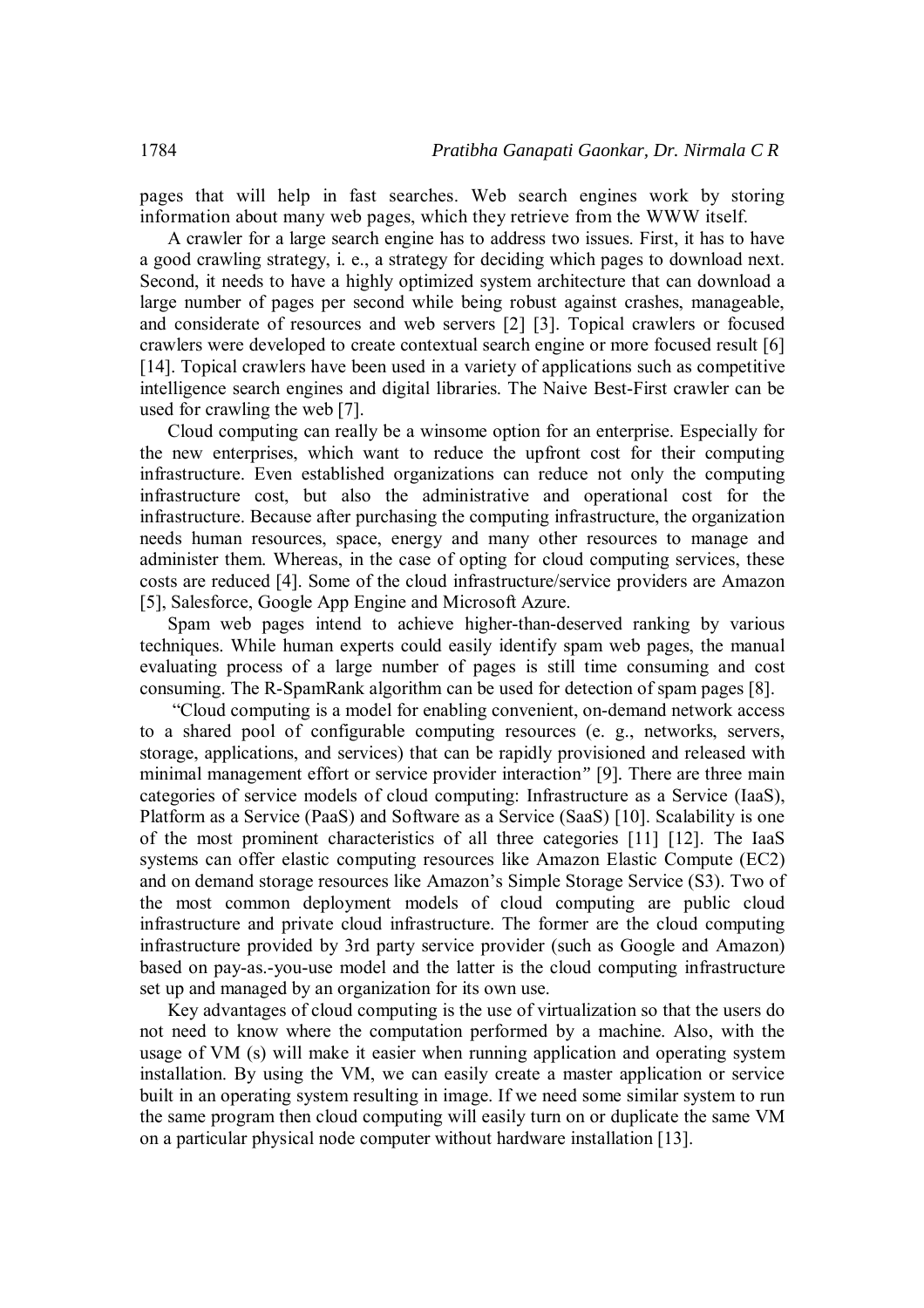# **Proposed Architecture**

This paper tries to build an intelligent crawler engine service on the cloud computing framework. The main objectives of this paper are:

- To design an intelligent crawler engine on cloud computing framework by making use of Naive Best First algorithm and R-SpamRank algorithms.
- To design the module to save keyword and for more effective searching.
- To create specific buckets in cloud storage to save, record and indexing the results from crawler engine.

The proposed framework of crawler engine in the figure 1 consists of virtual machines running on EC2 instances with crawler engine services and application servers and storing the query based results of crawling on S3. The crawler uses Naive Best-First crawling strategy.



**Figure 1: Framework for Crawler Engine on Cloud.** 

The Naive Best-First crawler represents a fetched Web page as a vector of words weighted by occurrence frequency. The crawler then computes the cosine similarity of the page to the query or description provided by the user, and scores the unvisited URLs on the page by this similarity value. The URLs are then added to a frontier that is maintained as a priority queue based on these scores. In the next iteration each crawler thread picks the best URL in the frontier to crawl, and returns with new unvisited URLs that are again inserted in the priority queue after being scored based on the cosine similarity of the parent page. The cosine similarity between the page p and a query q is computed analogous to the equation (1).

$$
sim(p,q) = \frac{V_p.V_q}{\|V_p\| \|V_q\|} \tag{1}
$$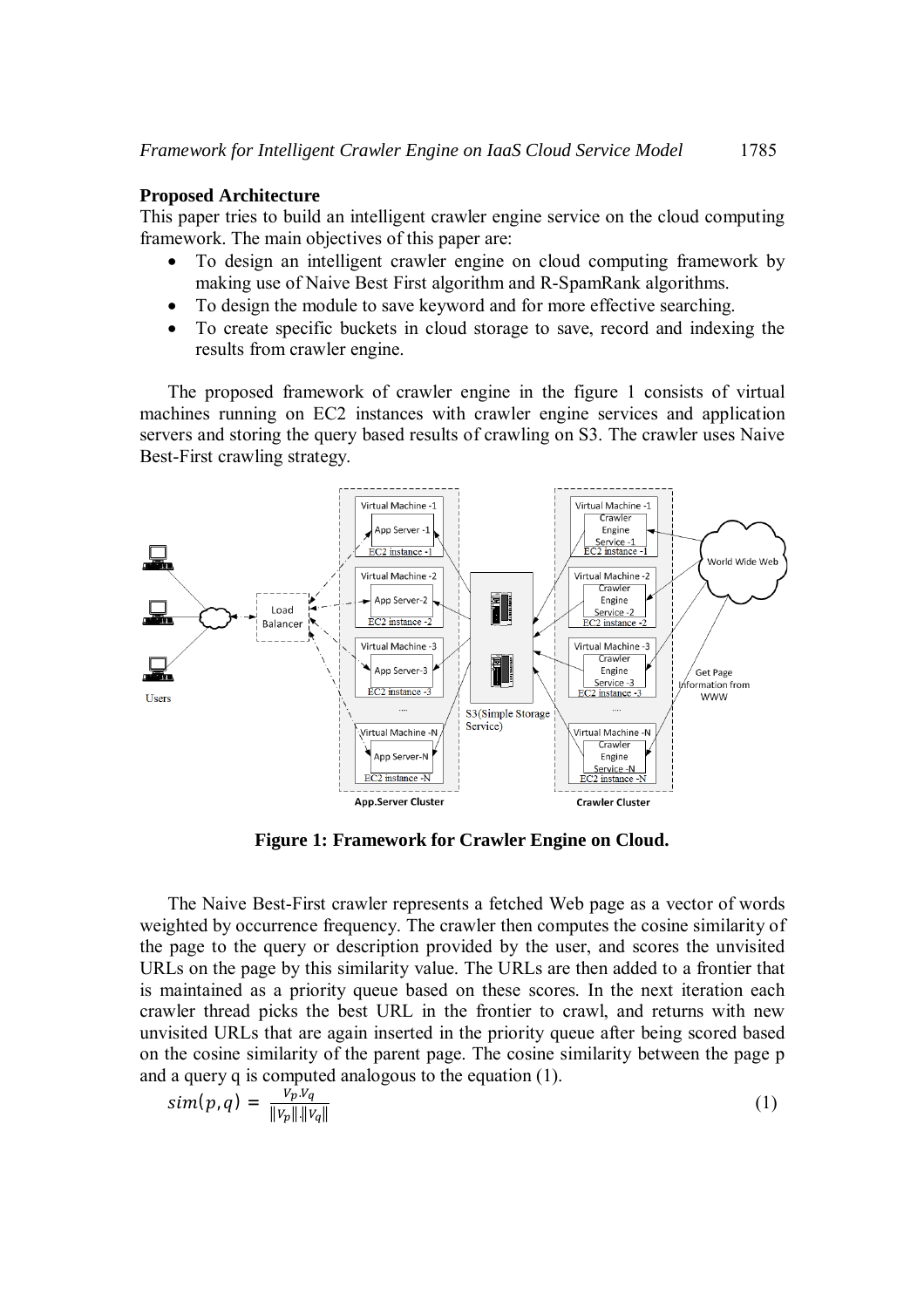Where vq and vp are term frequency (TF) based vector representations of the query and the page respectively.

Despite extensive research, spam filtering techniques generally fall short for protecting the web services. To better address this need, we present R-SpamRank, that crawls URLs as they are submitted to web services and determines whether the URLs direct to spam and helps the crawler whether to proceed with crawling or not for that URL. R-SpamRank algorithm aims to detect spam web pages. In this algorithm, the web page gains the spam rank value through forward links, which are the links of reverse direction used in traditional link-based algorithm. Therefore, this algorithm is called as R-SpamRank which means reverse spam rank.

This algorithm uses a blacklist containing spam web pages as seeds. The blacklist is manually collected in the experimental system. We assigned an initial R-SpamRank value for each page in the blacklist, and these values would expand in the iterative computation to the web pages linking to them. The formula of the algorithm is shown in equation (2) below.

$$
RSR(A) = (1 - \lambda)I(A) + \lambda \sum_{i=1}^{n} \frac{RSR(T_i)}{C(T_i)}
$$
(2)

$$
I(A) = \begin{cases} 1 & \text{if } A \text{ in black list} \\ 0 & \text{otherwise} \end{cases}
$$
 (3)

where *RSR* (A) is the R-SpamRank value of page A;  $\lambda$  is a damping factor, which is usually set to 0. 85; I (A) is the initial value for page A, it is set to 1 if page A in the original blacklist, otherwise 0 as shown in (3); n is the number of forward links of page A, and *Ti* is the ith forward link page of page A; C (*Ti* )is the number of in links of Page *Ti*; *RSR (Ti)* is the R-SpamRank value of page *Ti*.

#### **Experimental Results**

In order to run service engine crawlers on cloud framework the instances of amazon EC2 are launched, to use the virtual machines to run the crawler engines. Amazon Elastic Compute Cloud (Amazon EC2) provides resizable computing capacity in the Amazon Web Services (AWS) cloud. After the instance is been launched and connected by using the key pair, the crawler engine services are run on the virtual machines. Then the indexed score values of crawling are stored in the Amazon Simple Storage Service (Amazon S3). We can use Amazon S3 to store and retrieve any amount of data at any time, from anywhere on the web. We accomplish these tasks using the simple and intuitive web interface of the AWS Management Console. In figure 2 we have plotted graph for crawled pages for Jobs domain by taking domain versus processed pages for two minutes. In the graph for the domain of Jobs (Freshersworld, Shine, Monster, Fresherslive) the processed pages are 189, 268, 55 and 73 respectively.

In figure 3 we have plotted graph for crawled pages for keywords in domain by taking domain keywords versus processed pages for two minutes. For the keyword Govt the jobs domain ( Freshersworld, Shine, Monster, Fresherslive) the processed pages are (34, 214, 9, 2). For the keyword Engineering the jobs domain (Freshersworld, Shine, Monster, Fresherslive) the processed pages are (109, 219, 17,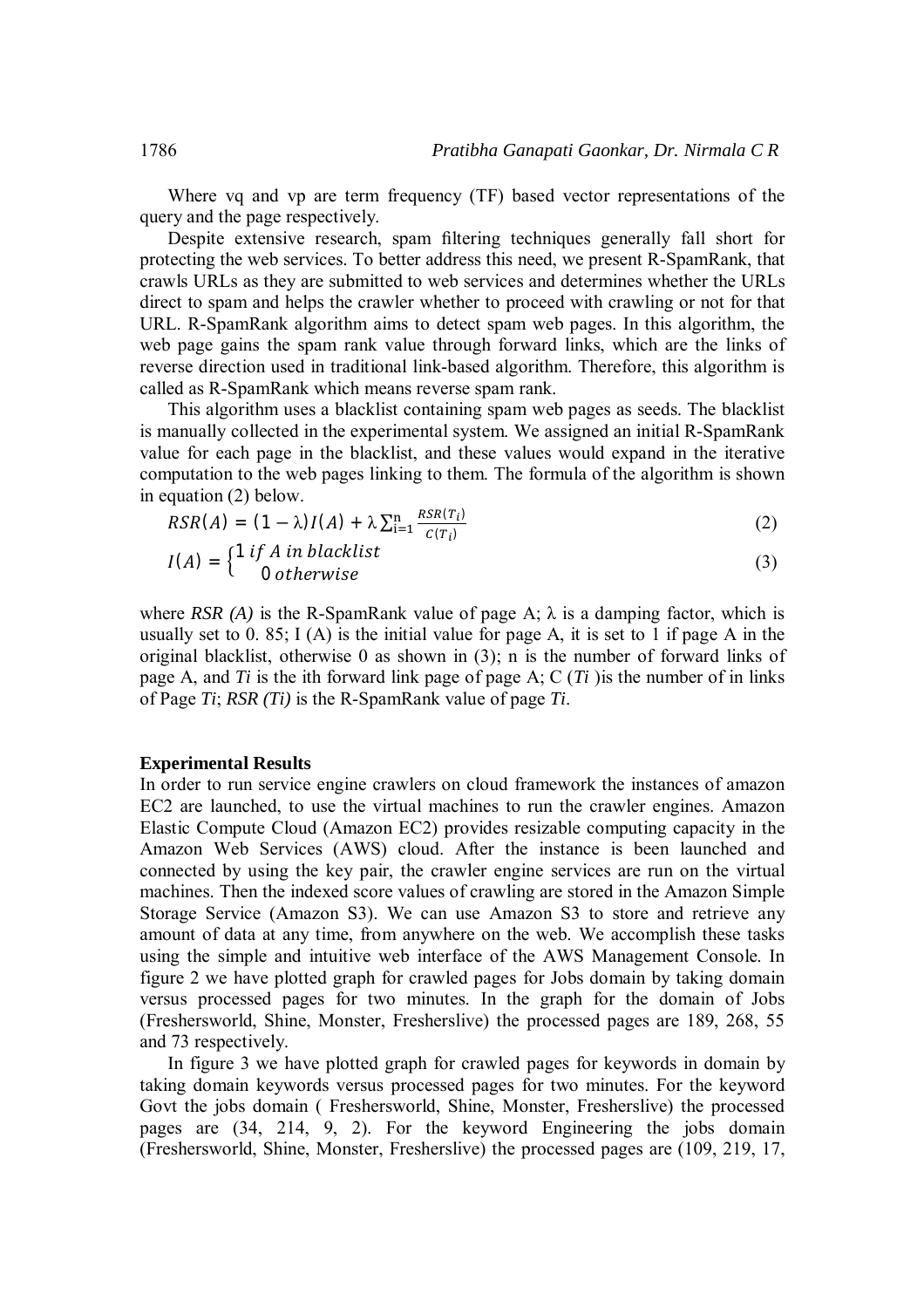11). For the keyword IT the jobs domain (Freshersworld, Shine, Monster, Fresherslive) the processed pages are (171, 221, 54, 16). For the keyword Research the jobs domain (Freshersworld, Shine, Monster, Fresherslive) the processed pages are (33, 212, 53, 21).



**Figure 2: Crawled Pages for Jobs domain. X: domain. Y: pages processed.** 



**Figure 3: Crawled Pages for Keywords in Jobs domain. X: domain keywords. Y: pages processed**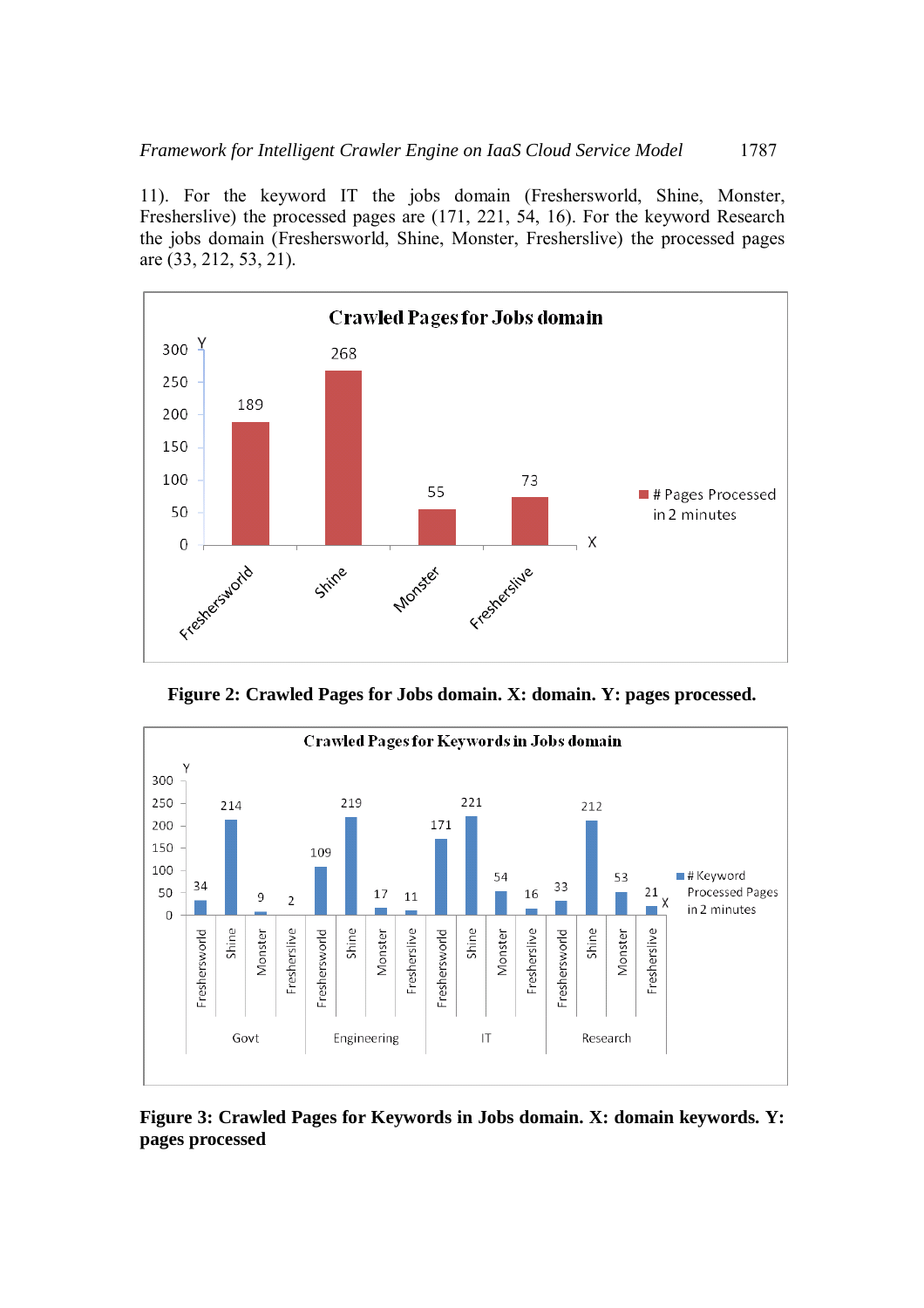By using Amazon EC2 virtual machine, we have implemented intelligent crawler engine on cloud computing framework using the algorithms Naive Best-First and R-SpamRank. The intelligent crawler sends the url streams to R-SpamRank. Based on its decisions the spam free urls are crawled and based on this crawling we have analyzed the graphs in figure 2 and figure 3 and conclude that the jobs domain Shine is more popular than the other three jobs domain Freshersworld, Monster and Fresherslive.

#### **Conclusion**

In this paper we have implemented intelligent crawler engine on cloud computing framework. This approach uses virtual machines on EC2 to run crawler engine services and stores the crawled indexed results on S3. We have conducted experiments for Jobs domain like Freshersworld, Shine, Monster and Fresherslive with keywords Govt, Engineering, IT and Research. Based on experiments conducted we conclude that the jobs domain Shine is more popular than the other three jobs domain Freshersworld, Monster and Fresherslive. With the huge data processed on the cloud, the Intelligent crawler engine designed, efficiently crawls, processes and stores the results on S3.

# **References**

- [1] GautamPant, Padmini Srinivasan, and FilippoMenczer: "Crawling the Web".
- [2] J. Cho, H. Garcia-Molina, and L. Page. Efficient crawling through url ordering. In *7 thInt. World Wide Web Conference*, May 1998.
- [3] M. Najork and J. Wiener. Breadth-first search crawling yields high-quality pages. In*10th Int. World Wide Web Conference*, 2001.
- [4] J. Hurwitz, R. Bloor, M. Kaufman, F. Halper, Cloud Computing for Dummies, Wiley Publishing, Inc. 2009.
- [5] Amazon Elastic Compute Cloud, https: //aws. amazon. com/ec2/
- [6] Gautam Pant and Padmini Srinivasan, "Link Contexts in Classifier-Guided Topical Crawlers", *IEEE Transactions On Knowledge and DataEngineering, Vol. 18, No. 1, January 2006*.
- [7] C. Olston and E. H. Chi, "ScentTrails: Integrating Browsing and Searching on the Web", ACM Trans. Computer-Human Interaction, vol. 10, no. 3, pp. 177- 197, Sept. 2003.
- [8] Chenmin Liang1, Liyun Ru2 and Xiaoyan Zhu1, "R-SpamRank: A Spam Detection Algorithm Based on Link Analysis".
- [9] P. Mell and T. Grance, "The NIST Definition of Cloud Computing, " National Institute of Standards and Technology, USA2009.
- [10] A. Lenk, *et al.*, "What is Inside the Cloud? An Architectural Map of the Cloud Landscape, " presented at the Workshop on Software Engineering Challenges of Cloud Computing, Collocated with ICSE 2009 Vancouver, Canada, 2009.